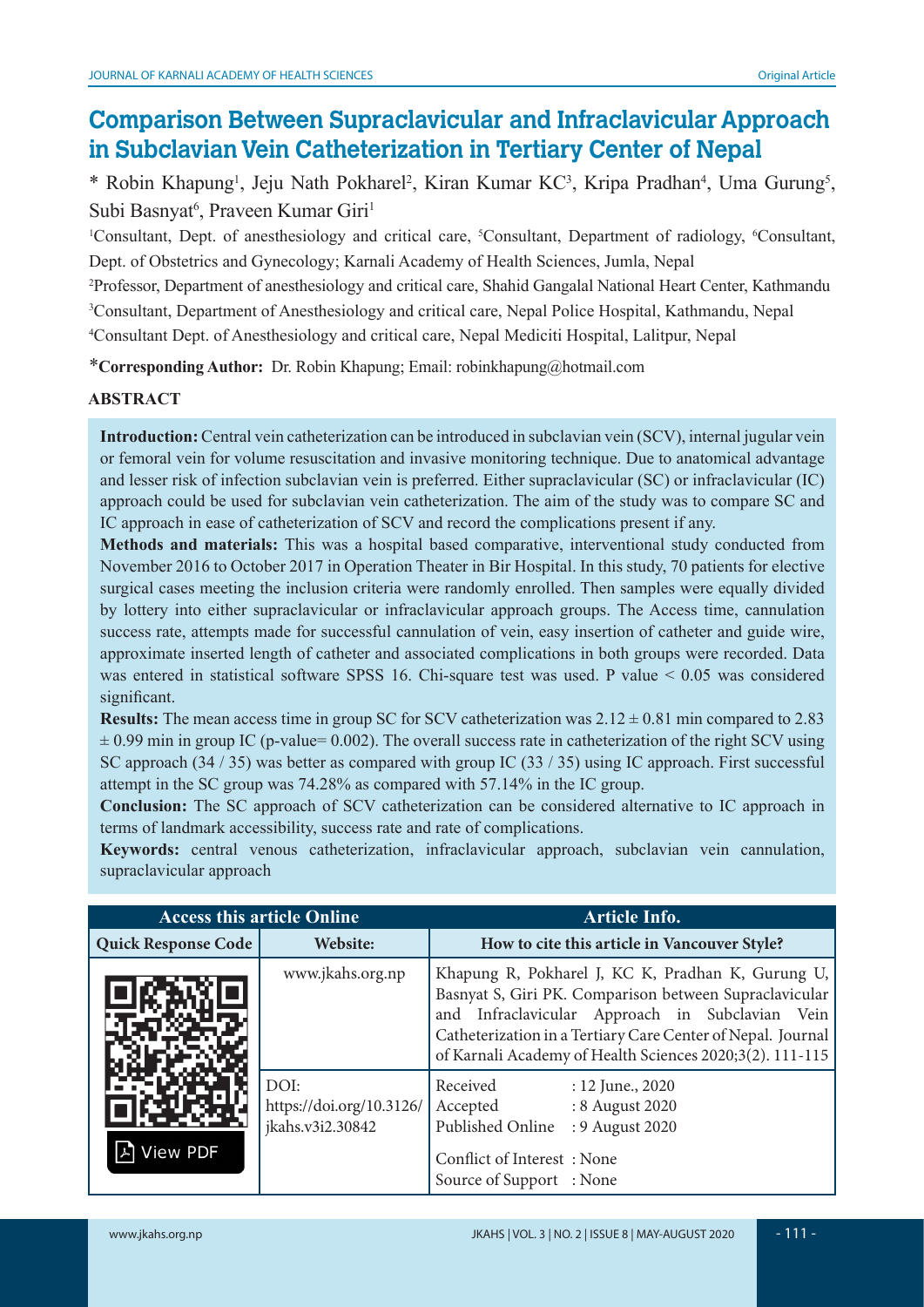#### **INTRODUCTION**

Central venous catheterization (CVC) is a major intervention in critically ill patients. CVC is used for numerous purposes, including central venous pressure monitoring, volume resuscitation, hemodialysis access, drug administration and sampling site for repeated blood testing.<sup>1</sup> Central lines can be introduced into the internal jugular, subclavian, femoral veins or from vein emerging the ante cubital fossa.2 SCV catheterization by infraclavicular approach and alternate supraclavicular approach has been described.3, 4

 SCV has large diameter (1-2 cm), absence of valves, remain patent and relatively in constant position which are the anatomical advantage compared to other vein catheterizatrion.5 Besides other advantages include consideration in patient requiring long-term intravenous therapy, has lower risk of infection, easy insertion in immobilized patients with cervical brace, less patient discomfort,. During cardiopulmonary cerebral resuscitation (CPCR) with SCV catheterization there is less interference in airway management.<sup>6</sup> Central vein catheterization should not be done in patients with coagulopathy disorder. Since it increases the risk of hematoma and also causes difficulty in applying pressure to subclavian artery following puncture.<sup>7</sup>

For SCV catheterization, IC approach is most widely practiced. However SC approach to the SCV catheterization has some distinct advantages which includes definite landmark (the claviculosternomastoid angle), distance from skin to vein (0.5- 4 cm) is shorter and straighter path to the superior vena cava and comparatively away from the lung. Furthermore, fewer incidence of arterial; pleural puncture and malposition are reported with SC approach.7,8 For central vein catheterization in either approach patient is kept in Trendelenburg position and head is tilted in fifteen degree.<sup>2</sup>

The position distends the vein and aids in cannulation while head tilt increase diameter 20-25% in internal jugular vein and 8- 10% in SCV.<sup>9</sup>

SCV catheterization is widely used yet there are less data available comparing two approaches in terms of ease of insertion and complication associated with them. Therefore this study is aimed to compare the ease of catheterization in terms of successful cannulation time, success rate, access time and associated complications in SCV catheterization using SC versus IC approach.

#### **MATERIALS AND METHODS**

Following ethical approval from institutional review committee (IRC) and after patient's written informed consent comparative, interventional study was conducted at Operation Theater in Bir Hospital from November 2016 to October 2017.

For Sample size calculation, 95% confidence interval and power of 90% was considered. From study Thakur et al., mean access time in group SC  $(4.30 \pm$ 1.02 minutes) versus  $(6.07 \pm 2.14$  minutes) in group IC was taken.  $d=6.07-4.30=1.77$  minutes, SD=2.14.

For estimating sample size: n={ $2(Z_{\alpha} + Z_{\beta})^2 \times SD^2$ }/d<sup>2</sup>,

Where n, the number of patients in each group, Zα, constant at given alpha error, Zβ, constant at given beta error, SD, standard deviation, d= difference between two mean.

Taking  $Z_a$  as 1.96,  $Z_\beta$  as 1.282, SD as 2.14 and d=1.77

It is calculated that 31 patients in each group would be required to have 95% confidence interval and power of 90%. 35 patients were taken in each group considering 10% dropouts, i.e. total seventy patients.

Total of seventy samples were randomized by lottery system and divided equally in either supraclavicular or infraclavicular approach group. Patients with age group above fifteen, both gender group and elective surgical cases were included in the study. Prior to surgery all elective cases were kept nil per oral from midnight. Patients with requirements of emergency venous access, infection at insertion and coagulopathy disorder (INR>1.5, platelet<100000/ cumm) were excluded from the study.

The performer in either of the techniques was a primary researcher. In the Operation Theater following intravenous (IV) access, baseline vital along with ECG rhythm prior to catheterization were noted. The Trendelenburg position was maintained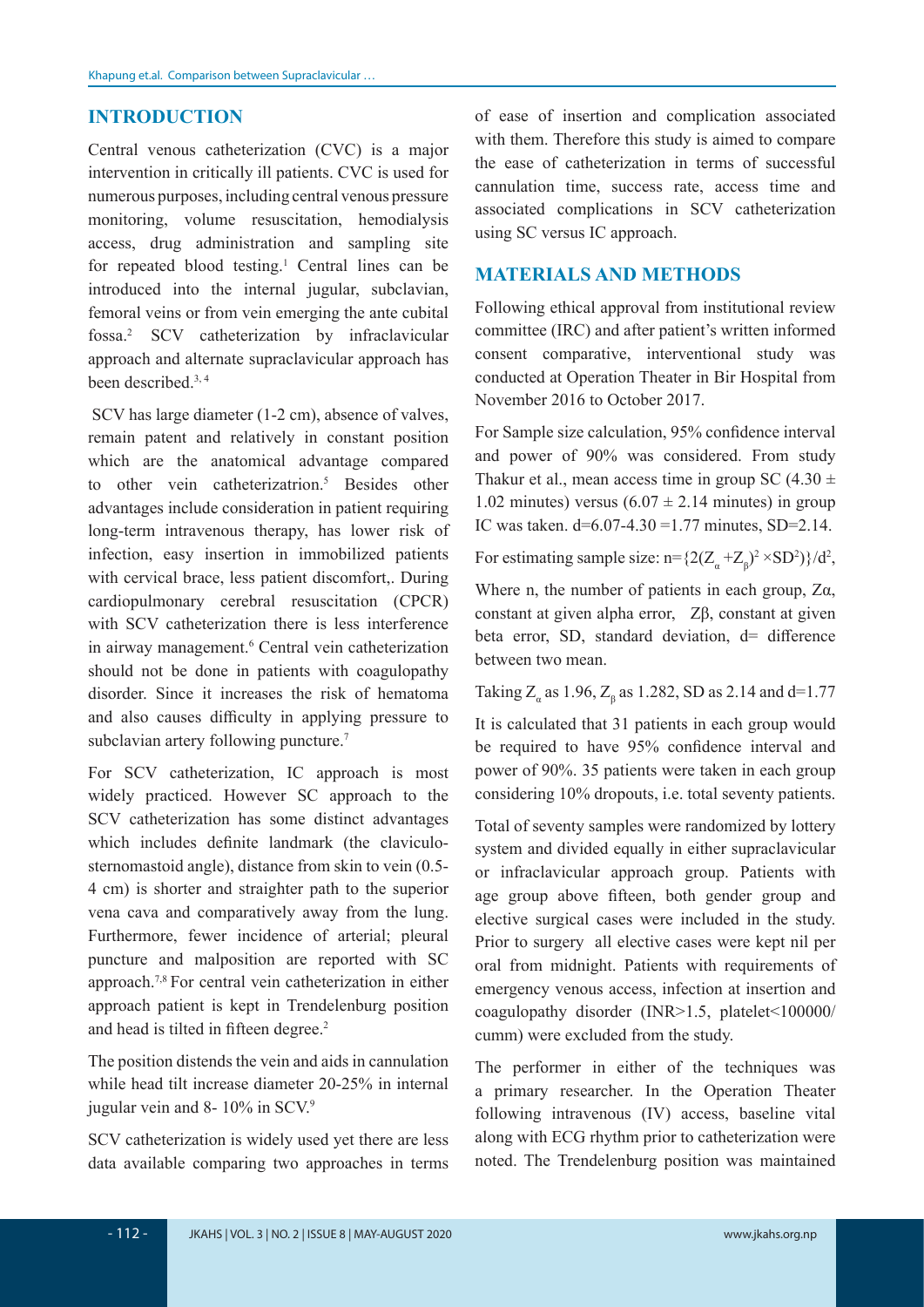and the head was tilted to fifteen degrees. Anterior region of the neck and upper chest was cleaned and draped. Lignocaine (1%) without adrenaline solution (5 ml) was injected to anaesthetize the puncture site for both the techniques.

Supraclavicular approach: Patient head was either raised or by palpatory claviculo- sternomastoid angle was identified. Bevel of the needle was directed medially to facilitate guide wire towards the superior vena cava.

Infraclavicular approach: Venipuncture was done 1 cm below the clavicle at the junction of middle one third and lateral two third of the clavicle, directing the needle towards the supra-sternal notch. The needle was used to feel the clavicle and was advanced just under the clavicle directed towards the sternal notch.

In both approaches, following skin puncture, aspiration was done and if free flow of blood was present, the needle was considered to be in the correct position. Then the dilatation of the tissue plane was done after which guide-wire was passed and the catheter was rail-roaded over it. The time from the skin puncture to blood aspiration via the catheter immediately following the guide-wire removal was considered successful cannulation time. If the puncturing needle was completely withdrawn out of the skin surface it was regarded to be an unsuccessful attempt. If the operator was unable to cannulate the vein in three attempts then the procedure was considered as a failure.

Modified Seldinger technique was used for cannulation. Overlaying catheter from the puncture site to second intercostals space was used to determine the optimal length of the catheter. Post procedure chest X-ray was obtained in all patients to confirm catheter position which was just above the carina and to rule out any complication.

In case of failure in all three attempts in either of the techniques the alternate technique was taken as the rescue technique. Hemodynamic variables i.e. heart rate, systolic, diastolic, mean arterial blood pressure and changes in rhythm in electrocardiogram (ECG) were recorded after correct placement. Complications like carotid artery puncture and local site hematoma if present were recorded. Chest X-Ray was done to confirm pneumothorax and hemothorax was not present. The complications were managed as per the hospital protocol. Patients were followed up for insertion site inflammation, infection or any other complication till the removal of catheter. Data was entered in statistical software SPSS 16 Chi-square test.  $P$  value  $\leq 0.05$  was considered significant.

### **RESULTS**

Among the seventy participants in the study, thirty seven participants were male and thirty three participants were female. In supraclavicular group the mean age group was 39.23± 15.98 years and weight was  $54.11 \pm 12.49$  kg while in infraclavicular group mean age was 42.94± 16.43 years and weight was 59.54± 12.17 kg [Table- 1].

#### **Table-1: Demographic characteristics**

| <b>Characteristics</b> | <b>Supraclavicular</b><br>approach | <b>Infraclavicular</b><br>approach |
|------------------------|------------------------------------|------------------------------------|
| Age (years)            | 39.23±15.98                        | 42.94±16.43                        |
| <b>Sex</b>             |                                    |                                    |
| Male                   | 16                                 | 21                                 |
| Female                 | 19                                 | 14                                 |
| Weight $(Kg)$          | $54.11 \pm 12.49$                  | 59.54±12.17                        |

The success rate in catheterization of right SCV using SC approach was 100% as compared with group IC which was 88.57% and was statistically significant P<0.039) (Table 2).

#### **Table 2: Comparison of rate of success between SC and IC approach**

| <b>Rate of success</b>                                                                                                                                                                                                                                | * SC $(\% )$ | *IC $(\% )$ |       |
|-------------------------------------------------------------------------------------------------------------------------------------------------------------------------------------------------------------------------------------------------------|--------------|-------------|-------|
|                                                                                                                                                                                                                                                       |              |             | value |
| Successful                                                                                                                                                                                                                                            | $35(100\%)$  | 31(88.57)   | 0.039 |
| Unsuccessful                                                                                                                                                                                                                                          |              | 4(11.42)    |       |
| $*CC$ , $C$ , , $L$ , , $L$ , $L$ , $L$ , $L$ , , $L$ , , $L$ , , $L$ , , $L$ , , $L$ , , $L$ , , $L$ , , $L$ , , $L$ , , $L$ , , $L$ , , $L$ , , $L$ , , $L$ , , $L$ , , $L$ , , $L$ , , $L$ , , $L$ , , $L$ , , $L$ , , $L$ , , $L$ , , $L$ , , $L$ |              |             |       |

*\*SC: Supraclavicular; IC: Infraclavicular*

Successful cannulation time in SC approach was less and significant when compared to infraclavicular approach (Table 3).

#### **Table 3: Comparison of successful cannulation time between two approaches**

| <b>SC</b><br>IC<br><b>Variables</b> | ' <i>P</i> value. |
|-------------------------------------|-------------------|
|-------------------------------------|-------------------|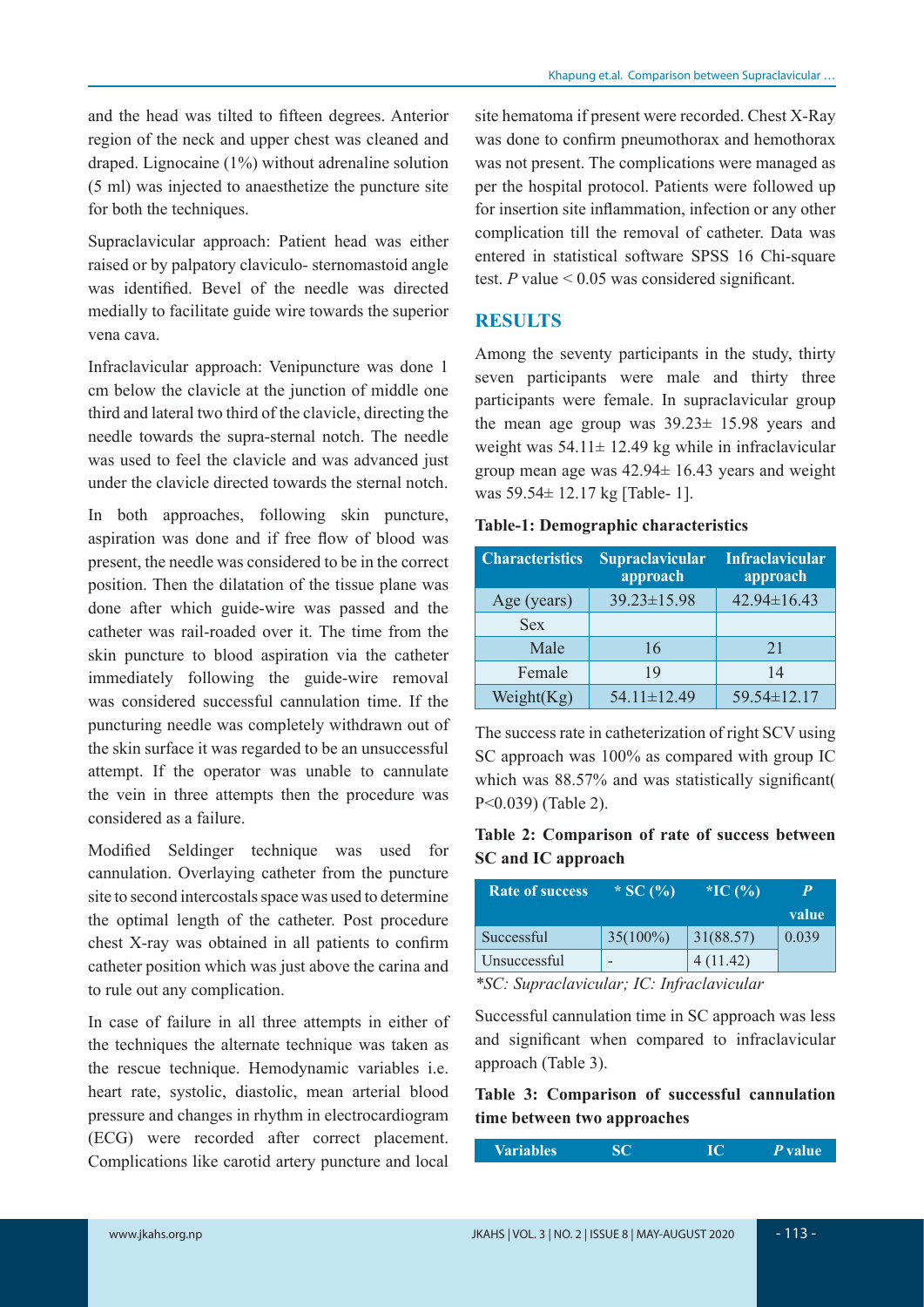| Time in | $1.9(1.68 -$ | $2.6(2.20 -$ | $\leq 0.001$ |
|---------|--------------|--------------|--------------|
| minutes | 2.28)        | 3.35         |              |

Successful catheterization was when the procedure could be done in the first three attempts and when the attempt was more than three then it was considered to be the failed catheterization. In supraclavicular approach twenty six out of the thirty five cases had successful catheterization in first attempt with no failed catheterization. In the infraclavicular approach nineteen cases had successful catheterization in the first attempt; eleven cases had three attempts of catheterization while four cases failed catheterization and had to go for an alternative approach (Table 4).

**Table 4: Comparison of number of attempts in catheterization**

| <b>Attempts</b> | SC(%)     | $IC(\% )$ | P value |
|-----------------|-----------|-----------|---------|
| First           | 26(74.28) | 19(54.28) | 0.138   |
| Second          | 8(22.85)  | 1(2.85)   |         |
| Third           | 1(2.85)   | 11(31.42) |         |
| Unsuccessful    |           | 4(11.42)  |         |

Most common complications observed between two groups were hematoma and arrhythmia. Both complications were higher in IC approach than to SC approach. No cases of arterial puncture, hemothorax and pneumothorax were observed in either of the group (Table- 5).

**Table-5: Complications in two different groups during the procedure**

| <b>Complications</b> | SC(%)       | IC $(\%$ |
|----------------------|-------------|----------|
| Hematoma             | 1(2.85%)    | 2(2.85%) |
| Arrhythmias          | $2(5.71\%)$ | 3(8.57%) |
| Artery puncture      |             |          |
| Hemothorax           |             |          |
| Pneumothorax         |             |          |

All successful SCV catheterizations, i.e. thirty five patients in SC group and thirty one patients in IC group were associated with easy insertion of guide wire. The catheter tip location was confirmed by post procedure X-ray. In both groups, the catheter tip was found to be in proper position.

#### **DISCUSSION**

Comparative study between supraclavicular

and infraclavicular approach in subclavian vein catheterization was done on the basis of cannulation time, number of attempts, success rate and the complications observed.

In this study, demographic variables like age, sex and weight were comparable in both the group.

The success rate in cannulation of the right SCV using the SC approach was 100% and in the group with IC approach was 88.57%. The success rate in SC approach is considered to be higher due to constant position of the subclavian vein and easy access, low or negative intravascular pressure, have large diameter (12 to 25) mm and absence of valves or sclerotic changes.<sup>5</sup> The success rate was comparable to the studies.10-14 The study was also comparable but result was relatively higher than to study Dronen et al.15 Our study was conducted on elective cases while study done by Aziz N et al<sup>14</sup> was conducted in patients requiring cardiopulmonary resuscitation.

In this study, in supraclavicular approach minimum time taken was 1.68 minutes and maximum time taken for successful cannulation was 2.28 minutes whereas in supraclavicular approach minimum time taken was 2.20 minutes and maximum time taken was 3.35 minutes which was statistically significant (*P*<0.001). This may be due to anatomical advantage as subclavian vein is close proximity to the skin, and the right-side vein catheterization has straighter path into the subclavian vein.7 The successful cannulation time was less in our study compared to study<sup>10,12</sup> because our study has defined successful catheterization time only till guide wire removal while the other two studies had included the insertion time till successful placement of the catheter and fixation.

In our study there was no failed SC approach and maximum of the cases were successfully catheterized in the first attempt. In the IC approach four patients could not be catheterized. This study was comparable to study by Thakur et al<sup>10</sup> but differed from Kocum et al<sup>12</sup> study as the infraclavicular approach was successful.

In our study there was one case of hematoma in each group. The occurrence of the hematoma can be